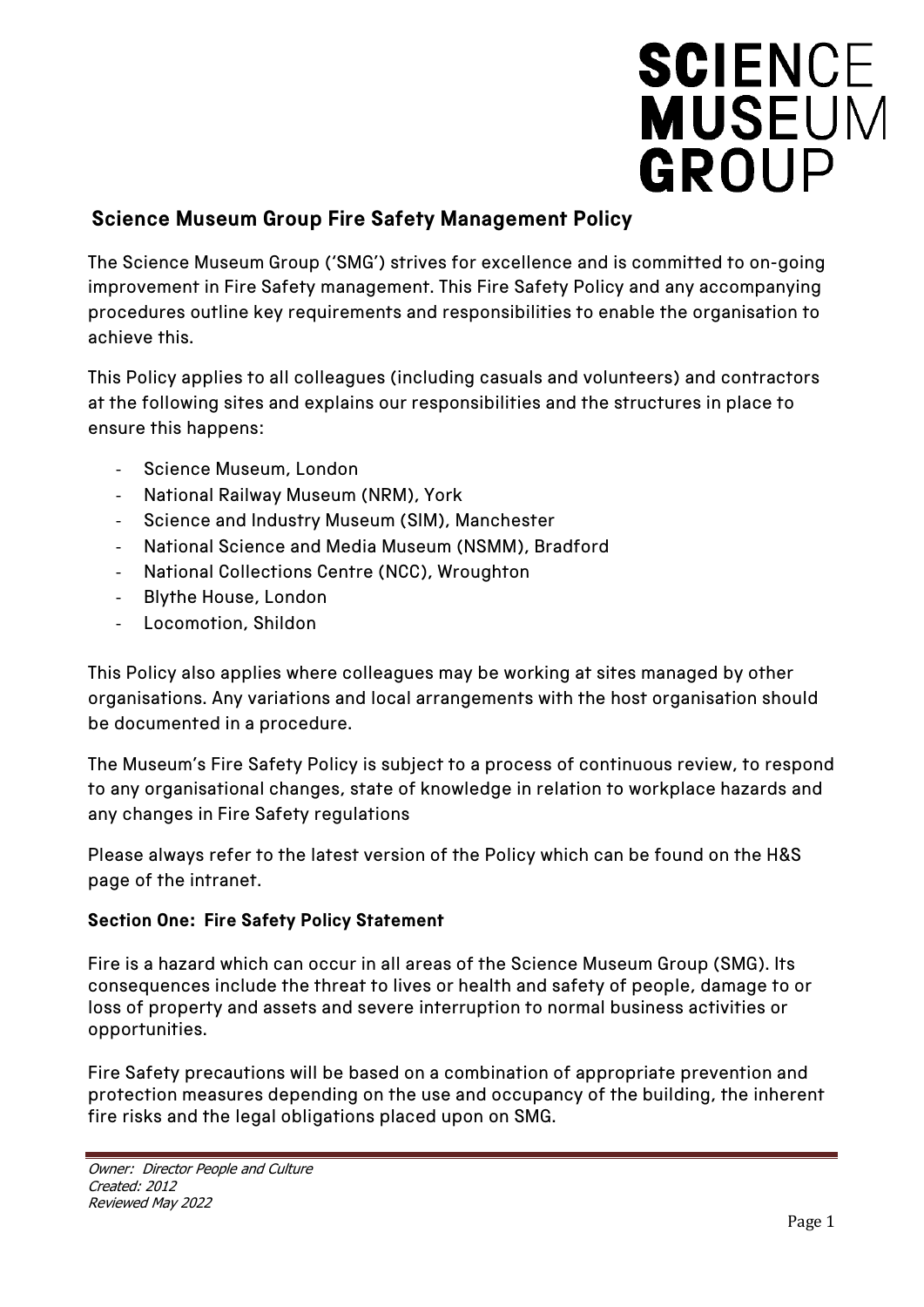SMG has implemented a fire safety strategy based primarily on the avoidance of fire. In the event of fire, provisions for rapid detection, containment and control supported by reliable procedures for evacuating all persons to places of safety must be in place.

Fire safety is everyone's responsibility.

All SMG colleagues, contractors and visitors are expected to follow established safety procedures to prevent fires and ensure SMG premises are always prepared for emergency evacuation.

The aims of this policy are to:

- Ensure the health & safety of all people working in or visiting SMG's premises.
- Ensure SMG's collections and other assets are protected from the risk of fire.
- Establish standards and procedures for ensuring fire safety in premises.
- Comply with legislation for fire safety in the workplace and to minimise the impact of fire on the environment

This Fire Safety Policy gives you all the essential guidance you need to ensure these aims are met.

Every one of us, whether museum workers, contractors, or visitors have a right to be in a safe and healthy environment within SMG's premises; every one of us has a contribution to make towards this goal.

### **Section Two: Introduction, Scope and Legal Requirement**

This policy expands on SMG's general Health & Safety Policy. The two policies together with other supporting information and procedures comprise SMG's arrangements for fire safety.

Legal responsibility for ensuring compliance with fire safety and related legislation, as listed below, lies with the Trustees of SMG as the *"Responsible Person"* as stated under the Regulatory Reform (Fire Safety) Order 2005 (which is the primary fire safety legislation).

The SMG Director assigns executive and functional responsibility to the Director of People and Culture for the delivery of this policy. The relevant site Director will be responsible for ensuring fire safety for their respective site.

The SMG Director and those having executive or functional responsibility must ensure that the nominated competent persons have the necessary means and ability to fulfil their roles in relation to the size of SMG's estate and the risks to which persons are exposed.

SMG has a legal duty to achieve compliance for fire safety under the following (nonexhaustive) list of statutory provisions:

- Regulatory Reform (Fire Safety) Order 2005
- The Health & Safety at Work Act 1974
- The Management of Health & Safety at Work Regulations 1999
- The Dangerous Substances and Explosive Atmospheres Regulations 2002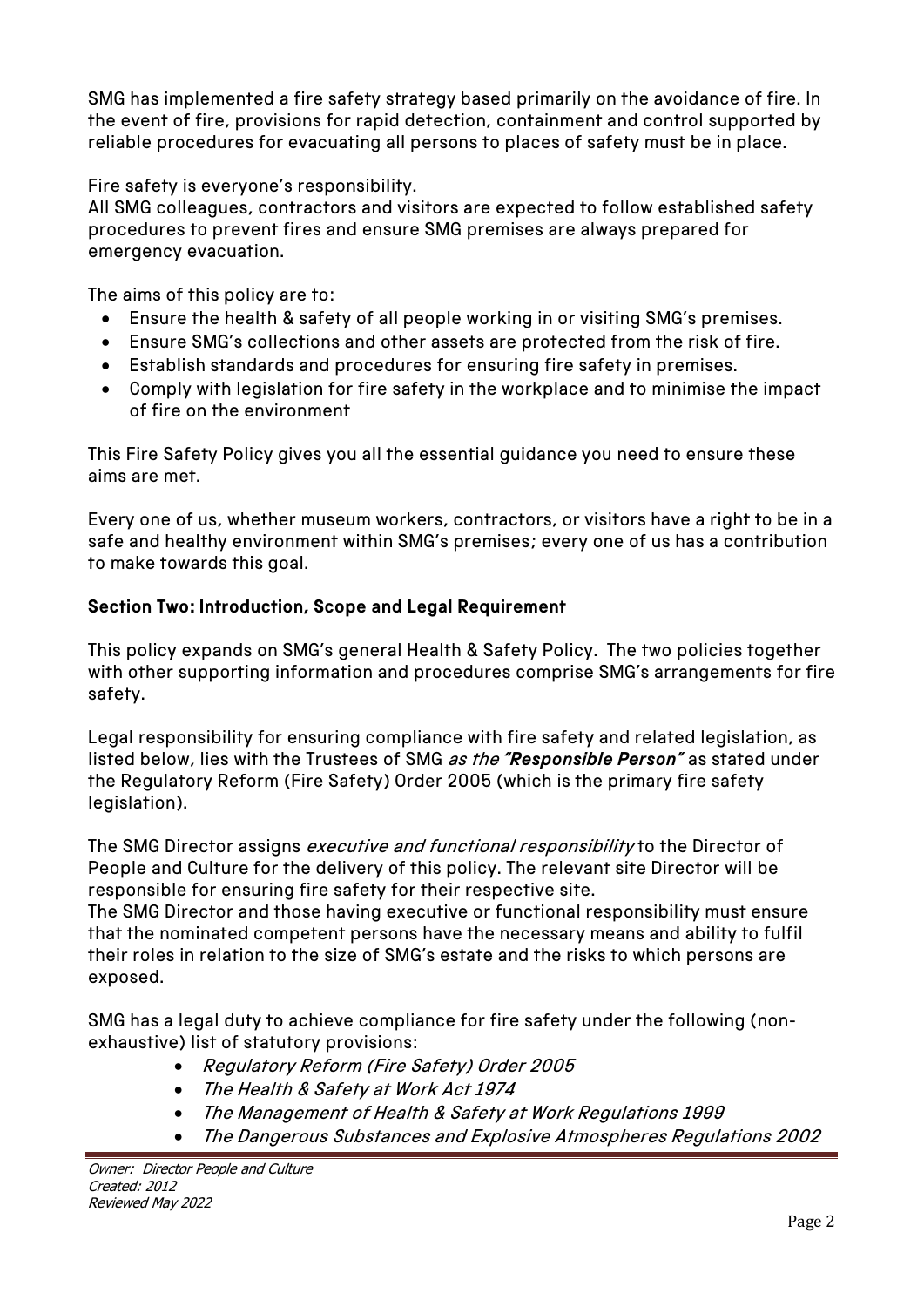- Building Regulations 2010 (Approved Document B- Fire Safety)
- Equality Act 2010
- Licensing Act 2003

It is SMG's intention, as far as is reasonably practicable, and in accordance with legal obligations and standards, in respect of all SMG's estate buildings to:

- Provide and maintain passive (e.g. fire doors) and active (e.g. fire alarm) fire protection within the building, in line with legal requirements and SMG fire safety standards.
- Provide comprehensible and relevant information to SMG colleagues and others, through the provision and availability of emergency instructions or fire safety plans and the risks identified by fire risk assessments.
- Provide and record a program of fire safety training.
- Carry out, keep under review, and audit fire risk assessments of all SMG buildings, and identify areas for improvement within suitable timescales.
- Have in place a program of works to maintain fire safety standards and improve on those standards as determined by on-going review of the risk assessments.
- Identify a sufficient number of persons to be present at all times when any of SMG's estate buildings are occupied with responsibility for managing the fire evacuation procedure and provide information and assistance to the fire service.
- Where appropriate, to prepare and keep under review workplace risk assessments in relation to the use, storage, handling, disposal and transportation of dangerous substances and ensure that, so far as is reasonably practicable, the risks associated with dangerous substances are eliminated, reduced or controlled.

This policy and the effectiveness of its implementation are subject to on-going review by SMG's Safety and Wellbeing team in conjunction with scheduled external H&S audit and External Fire Risk Assessments, and the findings reported to the SMG Safety and Wellbeing Committee for review.

### **Section Three: Organisational Responsibilities for Fire Safety**

### **1- The SMG Director**

The SMG Director has overall executive responsibility on behalf of the Trustees of the Science Museum for the fire safety of all buildings belonging to or occupied by SMG. They will ensure that:

- SMG has a Fire Safety Policy.
- A programme to implement, maintain, monitor and review this Policy is agreed and that adequate resources are available for the implementation, maintenance and monitoring of this Fire Safety Policy.
- An appropriate management structure is in place for delivering this fire safety policy.

### **2- The Director People and Culture**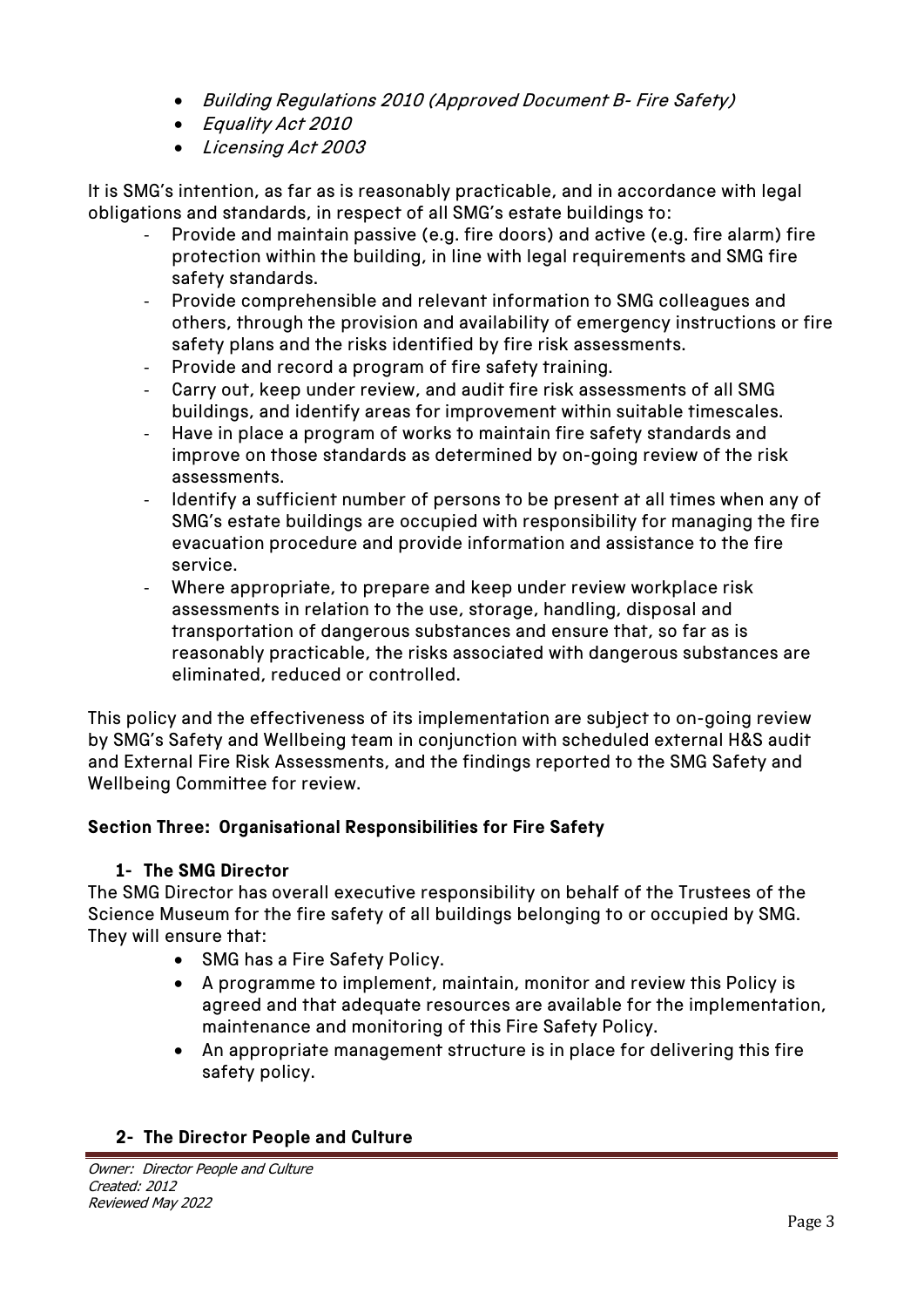The Director People and Culture has executive responsibility for the implementation of this policy and the supporting fire safety arrangements throughout all spheres of SMG activity.

# **3- SIM, NRM and NSMM Directors; SM Deputy Director, and Programme Director One Collection (for NCC and Blythe)**

Have responsibility for their sites (as per the HSW committee structure), ensuring all requirements outlined in this Policy have been implemented.

In addition to this they have the following specific responsibilities:

- Monitor fire alarm activations, and practice evacuation drills of SMG buildings to ensure that periodic evacuation drills take place at least annually and those frequencies of unwanted fire alarm activations are controlled.
- Ensure fire risk assessments have been completed for their sites and any actions completed in a timely manner.
- Ensure that the relevant museum Evacuation Plans are written, monitored and redrafted as appropriate throughout the year.

Functional Responsibility for the above at Blythe House is outlined in the Blythe House Fire Safety Policy.

Functional responsibility for the delivery of these items at NCC is delegated to the Associate Director of NCC.

## **4- All SMG Executive Members**

The SMG Executive has executive and functional responsibility and will ensure that:

- Risk assessments of activities or processes under their control identify fire hazards and associated precautions to avoid where reasonably practicable or otherwise control the risk of fire.
- Projects under their control are following all SMG fire safety requirements and any relevant British standard and regulation. Where required that a fire strategy is completed and the fire risk assessment is reviewed as required.
- The safe and secure storage of dangerous substances.
- Corridors and stairways that form part of an escape route remain unobstructed and clear of combustible materials.
- Any contractors engaged by their Department are informed of particular fire risks in areas where they may work, given instructions on fire evacuation procedures and arrangements for hot work or other permits.
- SMG colleagues are aware of their responsibilities and comply with evacuation procedures.
- SMG colleagues attend suitable fire safety training.
- SMG colleagues are familiar with the locations of building escape routes, assembly point, and other relevant fire safety procedures appropriate to the building (s) in which they work.

# **5- The Estates Operations Director**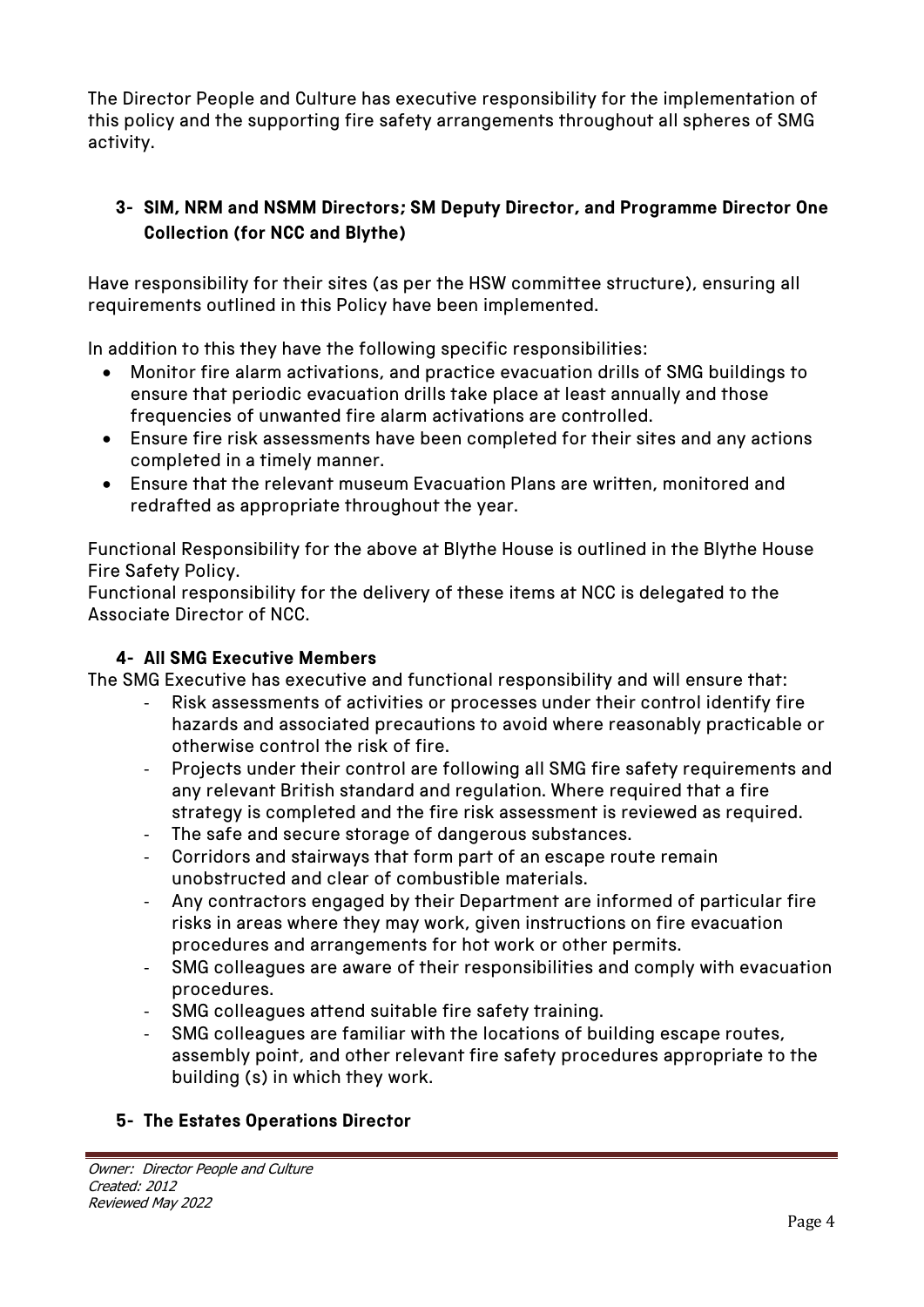The Estates Director is responsible for ensuring:

- The maintenance of passive and active fire protection measures in line with legal requirements, British Standards and SMG requirements. Wherever possible SMG will look to achieve an L1 system in all buildings.
- Hold the fire strategy (relating to the building fabric) for all sites.The fire strategy will comprise of the following:
- Drawings and specifications for fire safety protection measures eg compartmentation, fire alarm etc
- Capacity numbers
	- The Estates team will share the fire strategy with projects on request, and upon receipt of updated fire strategies from projects will incorporate these into the master version.
	- The uniformity of standards of maintenance, inspection and testing throughout all SMG buildings by the selection and monitoring of competent contractors and by application of schedules for the maintenance, testing and inspection by reference to appropriate British, European or other standards of technical specifications or quality with the support of consultants and competent contractors.
	- The keeping of inspection and test records and defect reports for all fire safety systems and equipment.
	- The Executive is promptly informed of serious fire risks or other failures.
	- Maintain a process to manage changes to the estate including building fabric.

The Estates Operations Director will nominate competent colleagues to carry out the above responsibilities at each site.

# **6- SMG Head of Operations/ Assistant-Associate Director**

The SMG Head of Operations at NSMM and Science Museum, the Associate Director at NCC, Head of Locomotion, the Head of Operations at SIM and the Assistant Director and Head of Business Readiness at NRM must ensure all items outlined in the Fire Safety procedure are completed, in particular they will:

- Ensure the provision of security colleagues, or other department's colleagues, who are trained to complete an evacuation of the building, admit and direct the Fire Service to all parts of the buildings and are able to contact nominated Museum colleagues.
- Ensure adequate provision of security colleagues to complete any fire safety checks as required, including fire door check, monitoring of alarm activations, weekly testing.
- Maintain an evacuation plan and a General Emergency Evacuation Plan ('GEEP') for the building, ensuring that all colleagues have received training appropriate for their role. Ensuring these plans are reviewed regularly and following any changes eg due to construction.
- Ensure an evacuation drill is completed every 12 months and lessons are learnt from all evacuations whether a false alarm, real fire or drills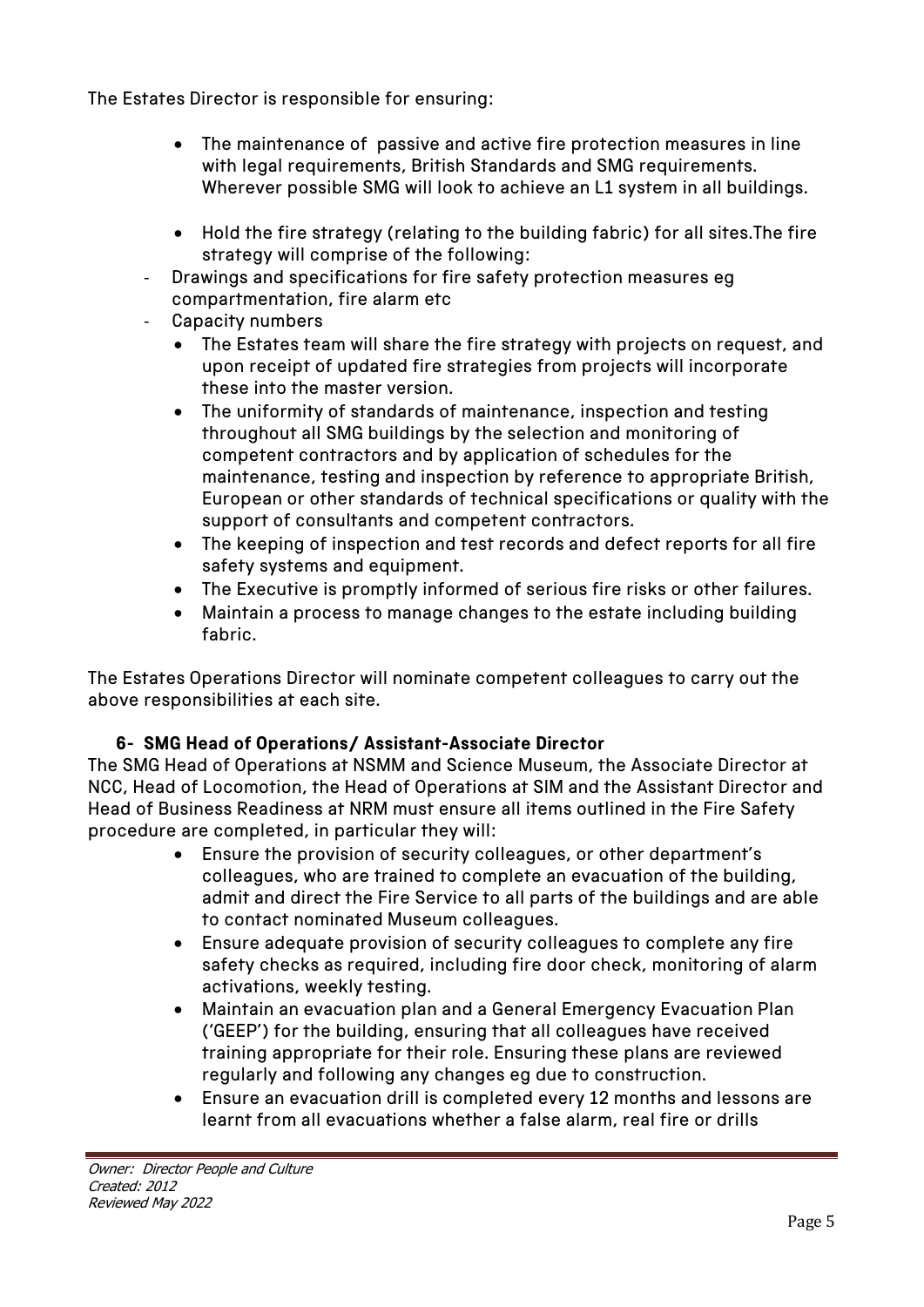• Ensure weekly checks of the fire alarms are completed, and monitor any fire system faults and ensure these are communicated to Estates.

Responsibility for the above at Blythe House is outlined in the Blythe House fire safety policy.

# **7- Masterplan Director**

The Masterplan Director must ensure the following are completed for any new exhibitions, gallery/space, collection facility or building:

- Ensure SMG fire strategy isincluded in any design, appointing fire consultants as required and updating the site fire strategy on completion of their project.
- Inform Estates, Operations and Safety & Wellbeing of the impacts of any of their projects (during construction) on the site fire strategy and evacuation plan. Liaise with Estates prior to contacting building control/fire service
- Inform the Safety & Wellbeing team of any changes to the building so the fire risk assessment can be reviewed
- Seek prior approval from Estates for any changes to the building fabric, means of escape and any work that will interact with systems provided for fire safety.
- Ensure a fire risk assessment is completed for any area within the contractors control and share this with Estates, Operations and the H&S team.

The masterplan director will appoint competent project management roles to carry out the above duties.

# **8- Corporate events/Learning and Public programmes (events)**

The Corporate Events team and Learning Team is responsible for ensuring that:

- Evacuation and PEEP plans are in place for any events and all events are adequately resourced.
- The Safety and Wellbeing and Operations teams are contacted for advice prior to any significant events and to discuss any event capacities which are outside of usual capacities.

-

# **9- The SMG Health, Safety and Wellbeing team**

The Health, Safety and Wellbeing team will:

- Ensure the provision of advice and guidance on all aspects of fire safety including the legal duties and fire precautions.
- Commission fire risk assessments on behalf of the Site Director and reviews as required.
- Maintain contact with enforcing agencies and professional bodies.